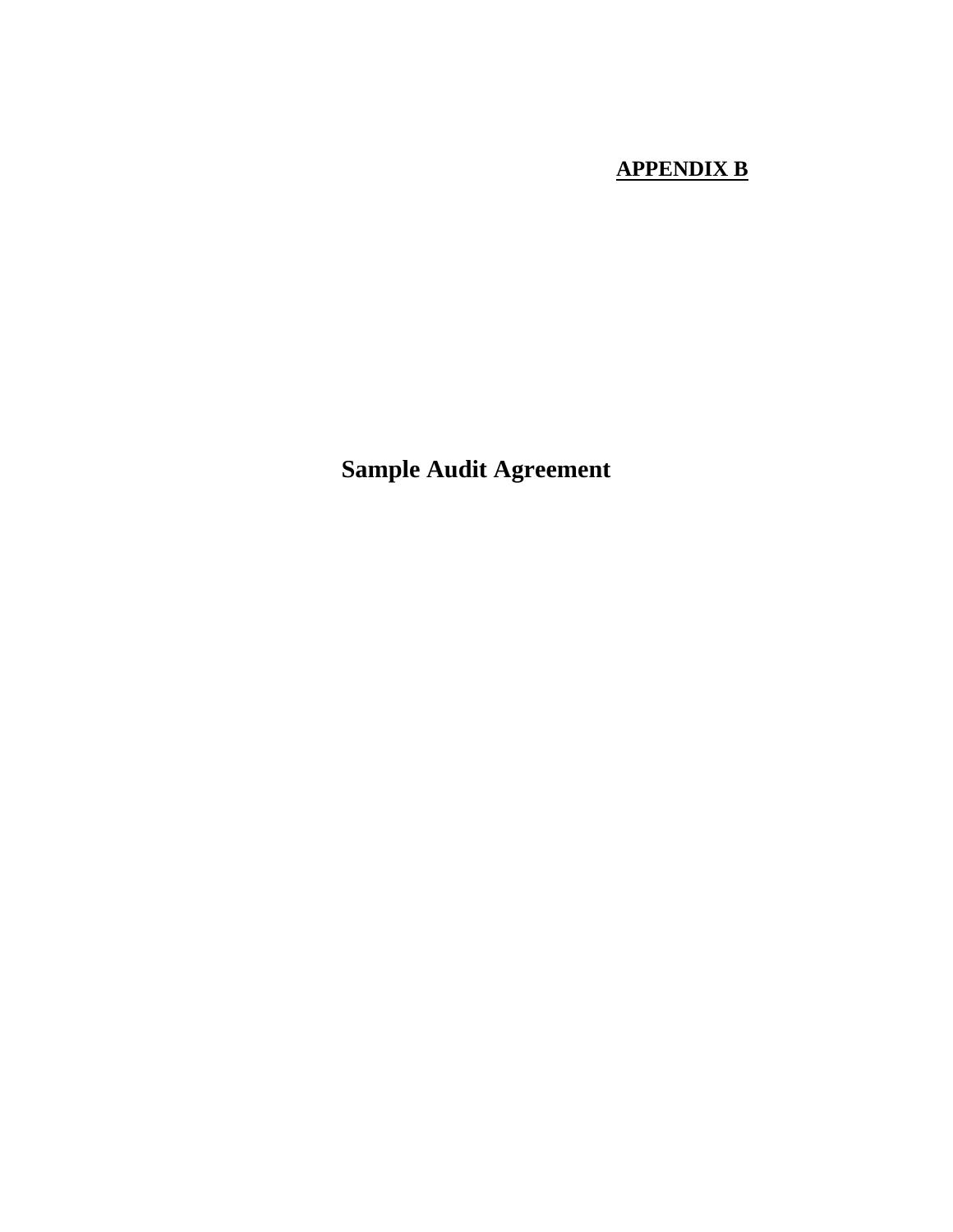## **SAMPLE AUDIT AGREEMENT**

- 1. This Agreement, between (the Organization) and (the Contractor), shall be effective as of the date of execution below.
- 2. The Contractor will audit the financial records, accounts and statements of (the Organization) as of \_\_\_\_\_\_\_\_\_ and for the year ended \_\_\_\_\_\_\_\_\_\_\_\_.
- 3. The audit will be conducted in accordance with generally accepted auditing standards; the standards for financial audits contained in *Government Auditing Standards*, issued by the Comptroller General of the Untied States; the Office of Management and Budget (OMB) Circular A-133; and the LSC Audit Guide for Recipients and Auditors.
- 4. The audit will include tests of the accounting records and such other audit procedures as necessary to express an independent opinion on the statement of financial position and the related statements of activities, and cash flows, and Reports on Compliance with Laws and Regulations and the Internal Control Structure.
- 5. The Contractor will plan and perform the audit to obtain reasonable assurance about whether the financial statements are free from material misstatement. Under the concept of reasonable assurance, the Contractor will exercise its judgment about the number of transactions to be examined and the areas to be tested. There is, therefore, a risk that material errors, irregularities or illegal acts, including fraud or defalcations, may exist and not be detected. The Contractor will, however, advise immediately the LSC OIG of any such matters that come to its attention. The Contractor's responsibility is limited to the period covered by the audit and does not extend to matters that might arise during any later periods.
- 6. The Contractor, as part of the engagement, will request written representations from (the Organization) attorneys. Prior to the conclusion of the audit, the Contractor will also request certain written representations from (the Organization) management about the financial statements and related matters. It is understood that these financial statements are the responsibility of management. This responsibility includes the maintenance of adequate records and related internal control structure policies and procedures, the selection and application of accounting principles, and the safeguarding of assets. The Contractor will advise management about the appropriate accounting principles and their application, and will assist in the preparation of the financial statements, if necessary.
- 7. The Contractor understands that it has the responsibility: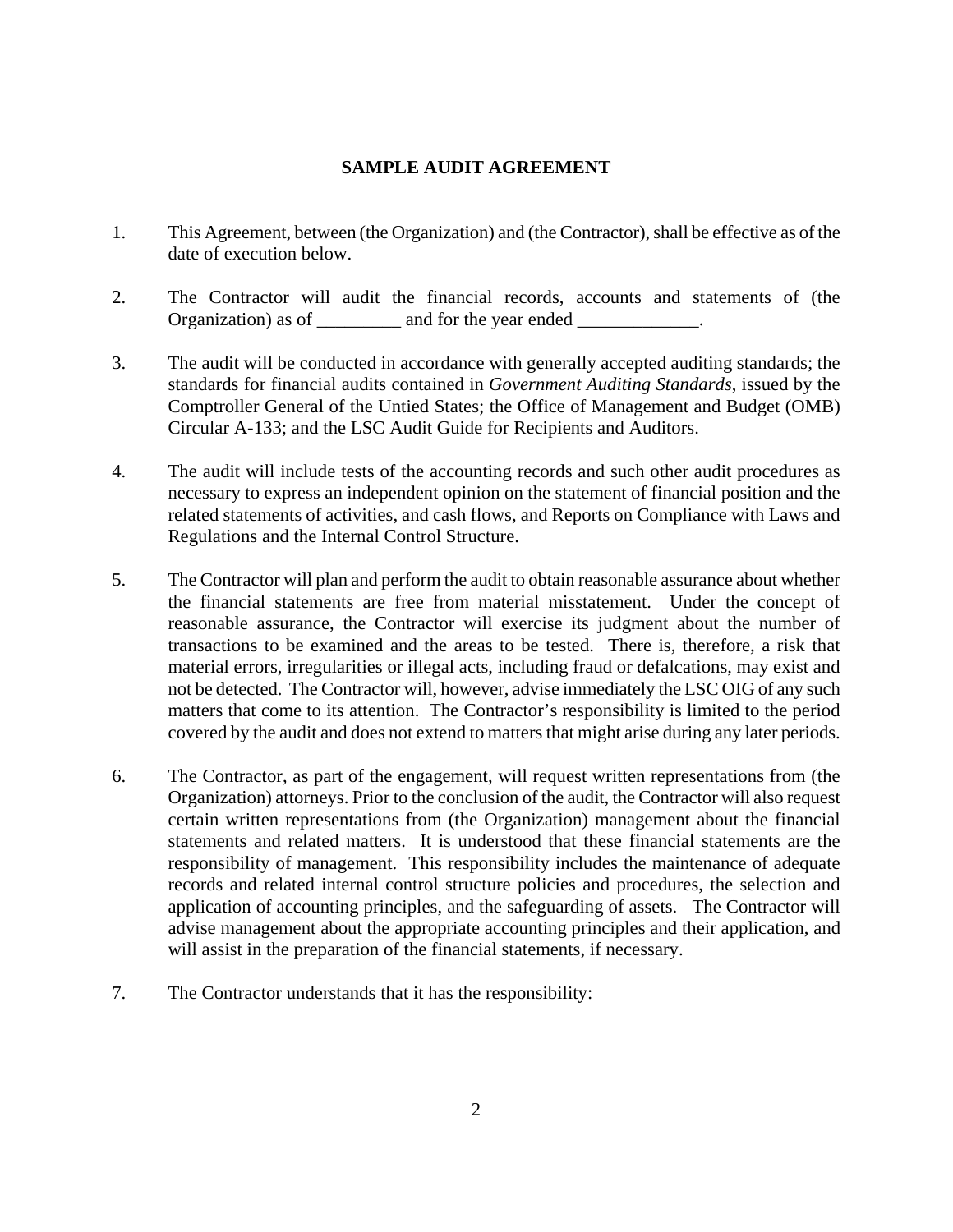- a) to prepare the audit reports in accordance with the requirements of *Government Auditing Standards,* OMB Circular A-133, and the LSC Audit Guide for Recipients and Auditors;
- b) to prepare and electronically submit a Summary Report Form on Noncompliance with Laws and Regulations, Questioned Costs and Reportable Conditions;
- c) to provide a special report to the OIG on noncompliance in the event that the recipient fails to do so in accordance with the requirements of the LSC Audit Guide for Recipients and Auditors; and
- d) to notify OIG within five (5) business days of its termination or cessation of services to the recipient.
- 8. The Contractor will also prepare the Federal tax return (IRS form 990) and [State] State return (where required) for the year ending
- 9. Entrance and exit conferences will be held with the (the Organization) management, and the Contractors' representatives.
- 10. (The Organization) management responses to draft audit reports will be delivered to the Contractor for inclusion in the final reports, where practical.
- 11. The contractor will deliver to the (the Organization):
	- a. three copies of the draft audit reports no later than  $\frac{1}{1}$ ;
	- b. the original and XX copies of the financial audit reports no later than  $\_\_\_\_$  days after closing; and
	- c. the State and Federal tax returns within a reasonable time after the acceptance of the final audit reports.
- 12. In consideration for the satisfactory performance of the audit, the Contractor will receive  $\{XXXXXX\}$ , paid as follows:

13. The Contractor will immediately notify the (Organization) of any significant and/or reportable conditions noted during the course of the audit.

14. Audit working papers will be prepared in accordance with *Government Auditing Standards*, and will be retained by the Contractor for at least three (3) years from the date of the final audit report. The working papers will be available for examination upon request by authorized representatives of LSC and the Comptroller General of the United States. The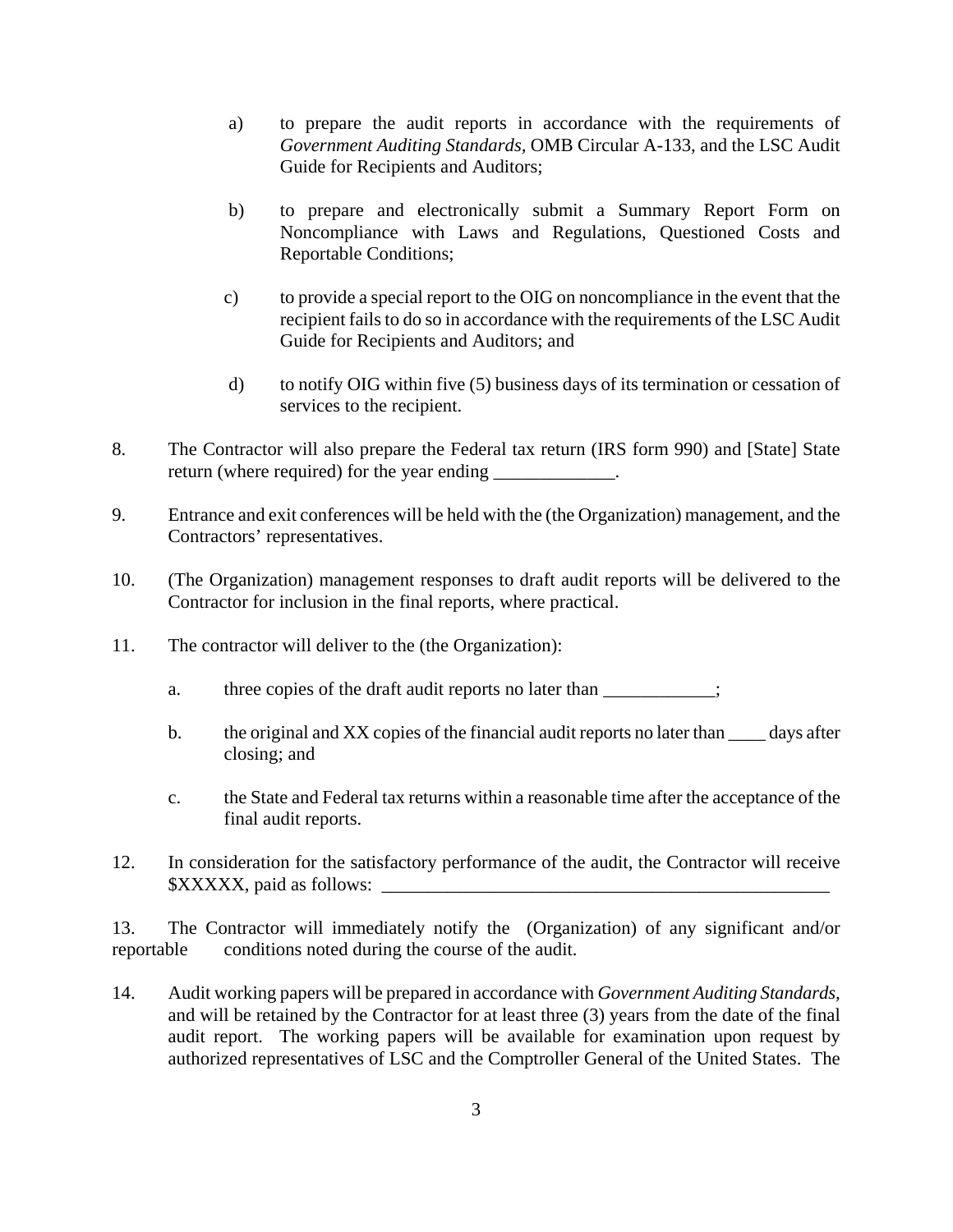audit working papers will be subject to a Quality Assurance Review conducted by the LSC OIG.

- 15. The certifications numbered A through H are incorporated by reference and made a part of this Agreement.
- 16. In the event that there is a significant change in funding from the LSC and/or a change in the legal or regulatory requirements applicable to this audit, (the Organization) shall be allowed either to: 1) withdraw from this engagement after paying in full for any and all services rendered by (the Contractor) prior to the date of withdrawal; or 2) seek, without penalty, a negotiated modification of this agreement which would result in the satisfaction of the new legal requirements through the services to be performed under the modified agreement.
- 17. The Organization) may, at its option and through affirmative action, extend this Agreement for the two (2) option periods covering FY0X and FY0X. (The Organization) decision on whether or not to exercise the option will be made separately for each of the option years and will be predicated upon the quality of performance during the prior  $control(s)$ , the degree of the Contractor's compliance with the contract schedule for deliverables, the availability of funds or other justifying reasons. The contracts for the option years will be governed by the terms of this Agreement, except that due dates will be updated and the Contractor will be paid the following amounts for each of the two option periods:

| Option Period 1 ( | , 200X) | <b><i>SXXXXX</i></b> |
|-------------------|---------|----------------------|
| Option Period 2 ( | , 200X) | <b><i>SXXXXX</i></b> |

- 18. The fees set by the Agreement are based upon the following assumptions: management will respond promptly to all requests for basic information and/or documentation; the books will have been posted through the year; all adjustments will have been posted; management personnel will prepare cash and other confirmations; and that year-end schedules supporting the account balances will be provided.
- 19. The Contractor will give an oral presentation of its audit report to the Board of Directors.
- 20. If circumstances arise that will require additional services and time by the Contractor, the Contractor will notify the (Organization) and obtain its agreement prior to undertaking such activities. The hourly fee for such agreed to services will be \$XX.
- 21. The terms of this Agreement may be modified only in writing, signed by duly authorized representatives of the parties.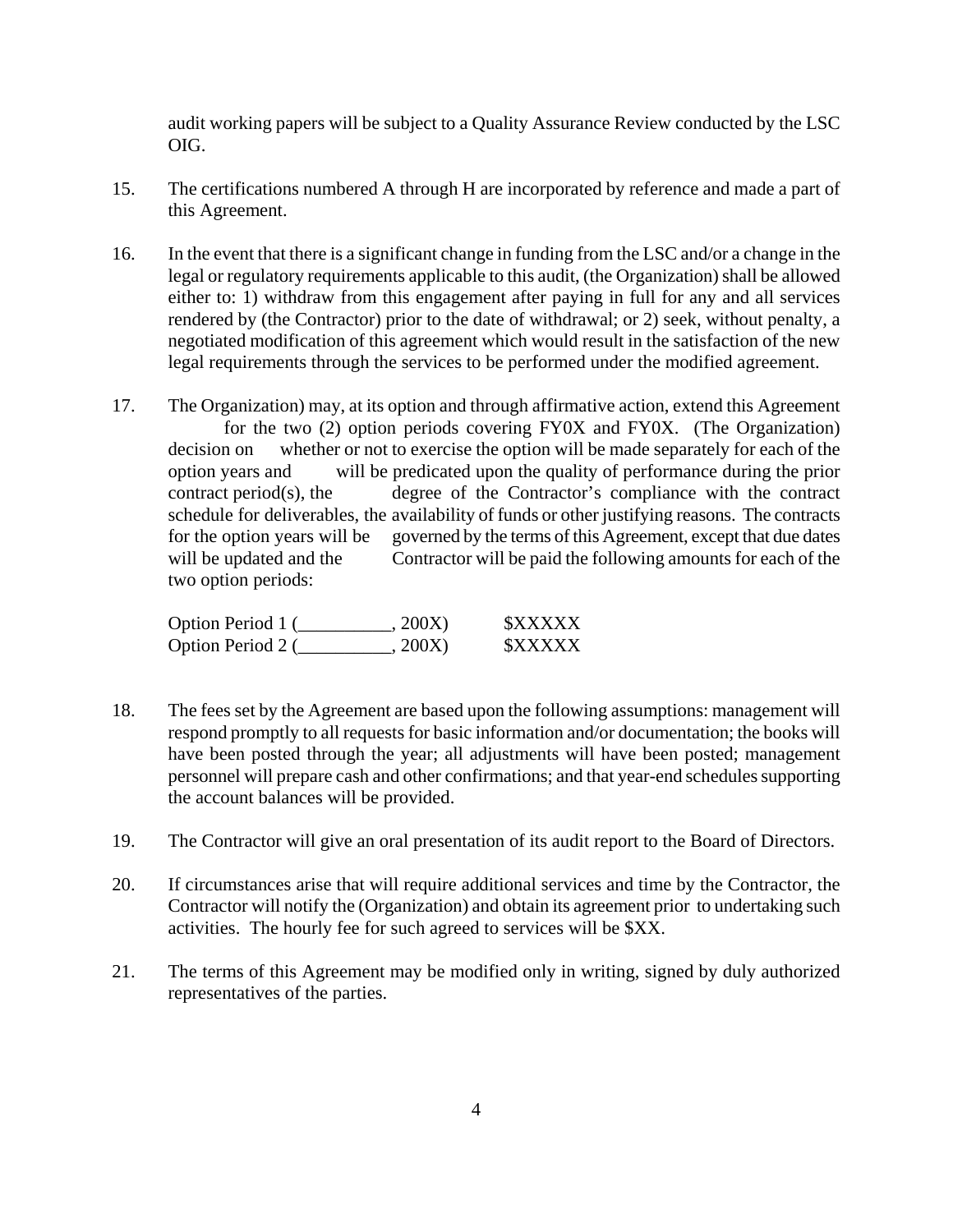- 22. If the parties are unable to resolve a dispute regarding the acceptability of deliverables under this agreement, the dispute will be submitted to the American Arbitration Association for resolution through binding arbitration.
- 23. This Agreement, which includes the matter specifically incorporated by reference, constitutes the entire agreement between the parties.
- 24. This Agreement has been made, and shall be construed, in accordance with the laws of (the State).

Executed on the \_\_\_\_\_ day of (Month), (Year) for the parties by their duly authorized representatives.

-----------------------------------------------------

 $\overline{\phantom{a}}$  , and the contract of the contract of the contract of the contract of the contract of the contract of the contract of the contract of the contract of the contract of the contract of the contract of the contrac

[Authorized Official] [Authorized Audit Firm]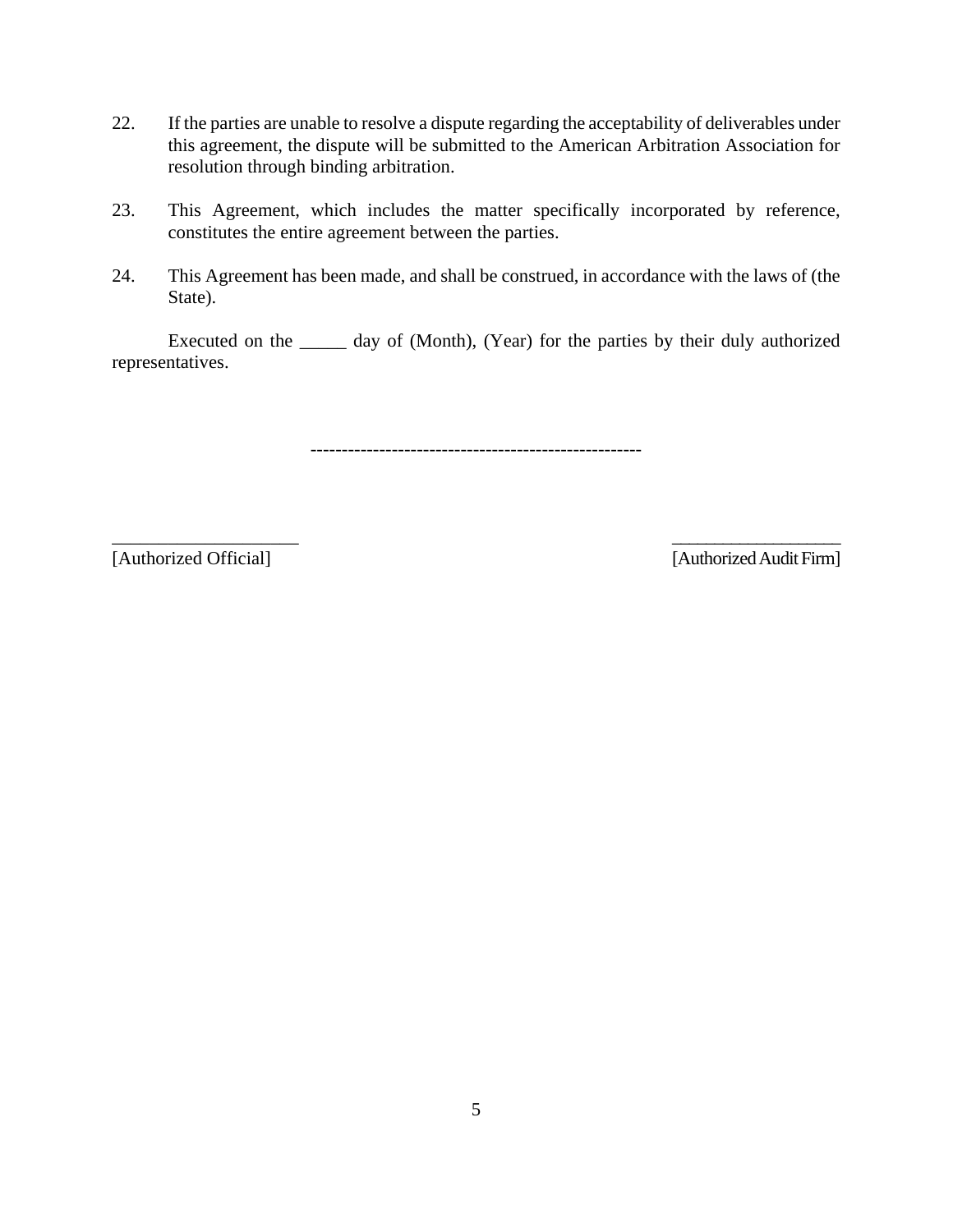## **CERTIFICATIONS**

- A. The individual signing certifies that he/she is authorized to contract on behalf of the Contractor and to make these certifications.
- B. The individual signing certifies that the Contractor is not involved in any agreement to pay money or other consideration for the execution of this agreement, other than to an employee of the Contractor.
- C. The individual signing certifies that the Contractor meets the independence standards of the *Government Auditing Standards* issued by the Comptroller General of the United States.
- D. The individual signing certifies that he/she is aware that all individuals to be assigned to the audit have met the GAO Continuing Education Requirement of 80 hours of continuing education every two years; and that 24 hours of this education have been in subjects directly related to the auditing of government grants.
- E. The individual signing certifies that he/she has read and understands the GAO requirement of an external quality control review at least once every three years.
- F. The individual signing certifies that the Contractor, and any individuals to be assigned to the audit, do not have a record of substandard audit work and have not been debarred or suspended from doing work with any Federal, state or local government. (If the Contractor or any individual assigned to the audit has been found in violation of any state or AICPA professional standards, this information must be disclosed.)
- G. The individual signing certifies that the Contractor does carry professional malpractice insurance or is otherwise adequately self-insured.